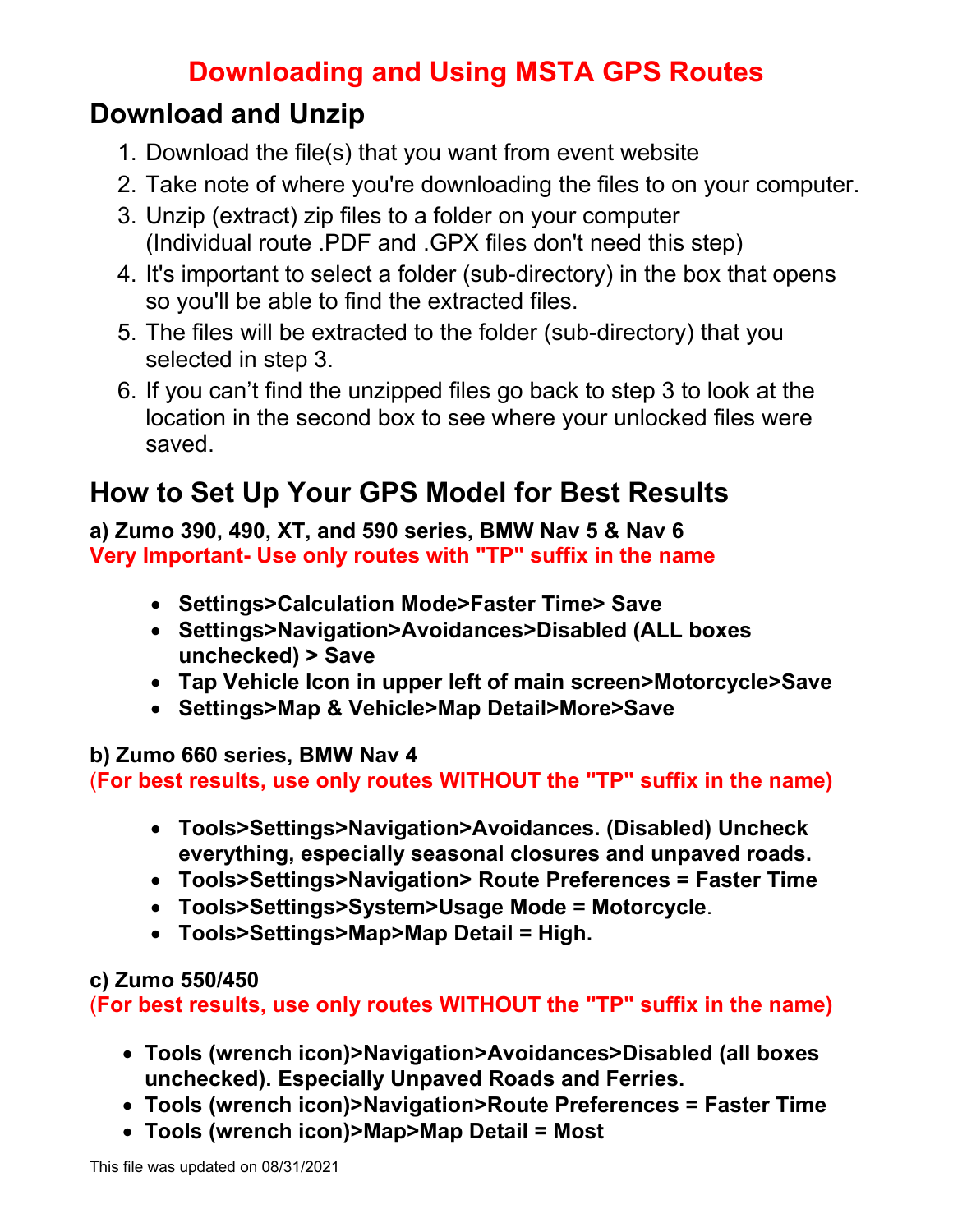### **All Above Models- Off-Route Recalculation Mode**

Event routes contain many more points so the GPS is more likely to preserve the route if it needs to recalculate. I have been riding with Off-Route Recalculation set to automatic with good results on my Garmin zumo 595.

In Automatic mode, the GPS will recalculate and autoroute you back to the next Via or shaping point on the route if you miss a turn or get off-route

If Off-Route Recalculation is set OFF, you can look at the screen and see you are no longer on the route. Simply zoom out and see where you need to go to most easily get back to the route.

### **Reminder for all GPS models:**

**Avoidances- Disable all- Very important, as avoidances can prevent correct calculation of routes on the device.** 

**Map detail- More/High/Most- Very important, as route calculation only uses roads visible on the map. You want all roads to be visible.**

## **Import Routes and Tracks into your GPS**

- **1.** Copy the route GPX file directly to the GPS, to the Garmin>GPX folder on the internal memory of the device, using a USB cable. If you have successfully used GPX files copied to a memory card, you can use it instead if it has a Garmin>GPX folder to save the files to. Eject the GPS and disconnect the USB cable when you are done.
- **2.** The next time you turn on your GPS after transferring routes it will usually recognize the presence of new routes and offer to import them.
- **3. Very important: If your GPS uses the Trip Planner App (group a above) import only routes that have the "TP" suffix. For groups (b and c above) choose only routes without the suffix.**
- **4.** Because there are so many routes, I only copy the event GPX files I am interested in onto the GPS. Then I import only the routes I actually want to use, just for the current day and delete them in the evening when I "debrief" my GPS by saving the day's trip data, clearing the track log, trip computer etc.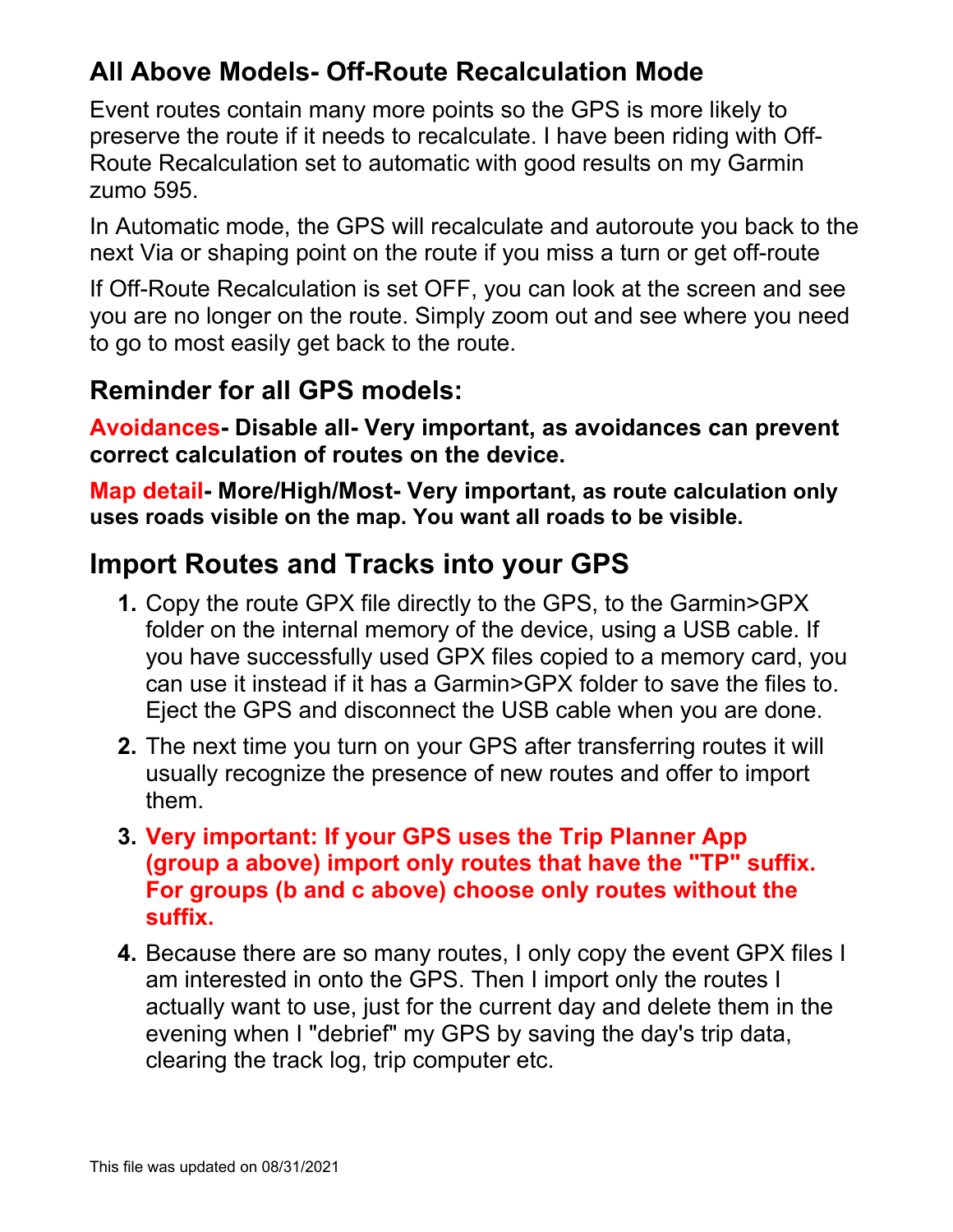

## **Using the routes**

- **1.** For each event route, starting points have been placed down the street from the actual start so you can load the route and hit Go at the start of the route. The GPS will autoroute you from where you are to the start of the route. (The latest zumos default to starting the route at the second Via point of the route, and these routes have been modified so that is not a problem.)
- **2.** All but the Short routes have been divided into two or three parts. When the first part ends, just load the part 2 and run it. This reduces the number of route lines on the GPS map and makes the routes easier to follow.

Happy riding!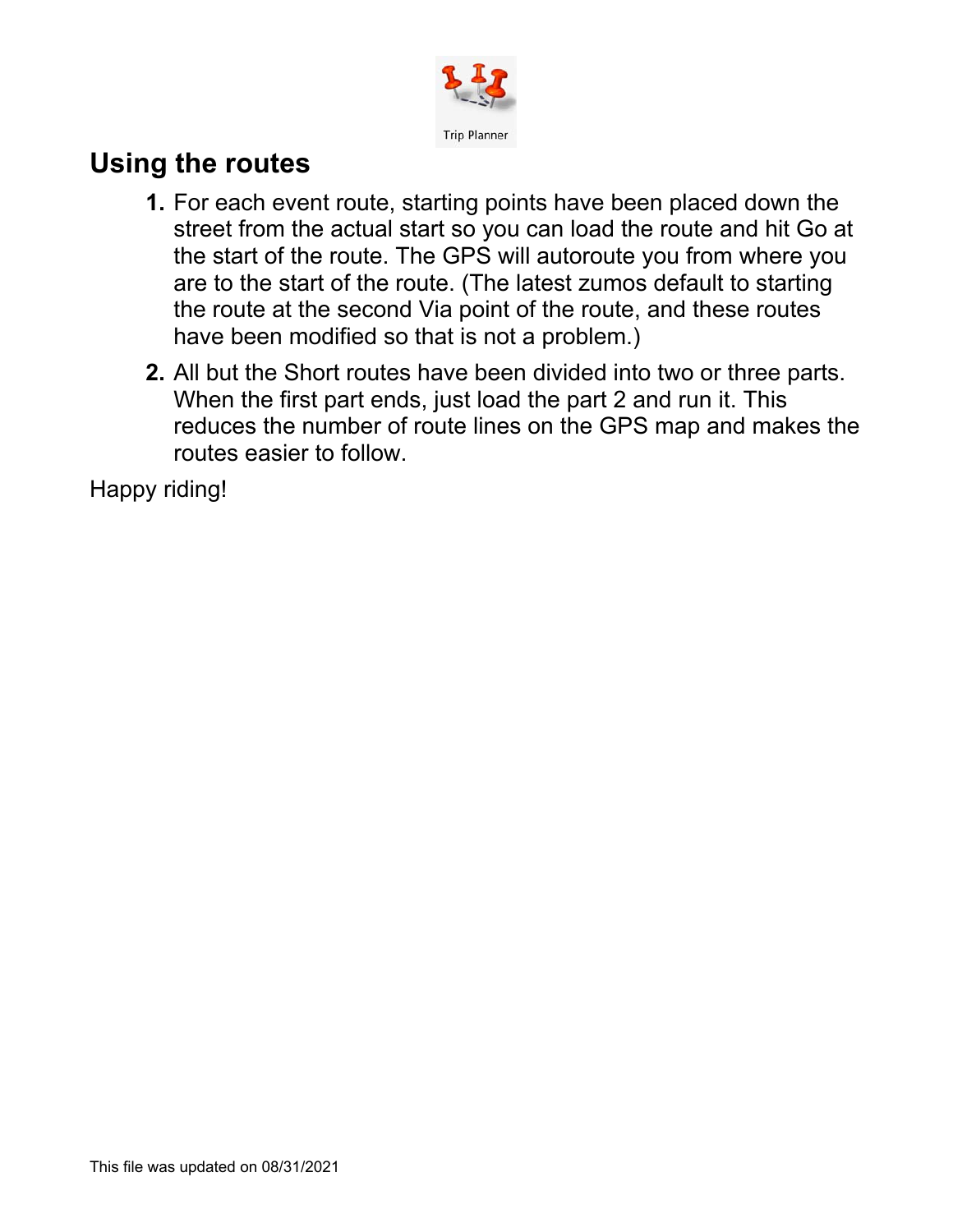# **Option: Using Tracks With Routes on Your GPS**

All official event GPS Route files include matching tracks that can be displayed on the zumo GPS map screen along with the route. Uploading route also copies the track onto the GPS. (The Garmin zumo 450 and 550 don't support track display but the rest of the models above work well with them. On the zumo 660 and Nav4, tracks must be selected and imported separately from routes if you want to use them.)

To use a track with its matching route, make it green in color and visible on the GPS map. The route will load over it on the map screen, but if the route and track do not coincide on some part of the route, the bright green line will be visible. (This happens whenever the route does not calculate the same on the GPS as it did in BaseCamp.)

If you see the green track line on the map, ignore the magenta route line and follow the track. The route and track will converge at or before the next via point, where normal routing will resume.

Visible tracks are also an excellent backup if a route fails because they are a trail of data points and don't depend on the mapset or route calculation they will always remain the same as the original route and can be used to ensure your route will follow the author's intent.

### **Option: Manage Your Waypoints**

These routes have all been redone, using conventional waypoints only for beginning, end, some gas stops and lunch stops. These explicit waypoints will load into your GPS along with the routes. Deleting routes and tracks after the event will not delete these waypoints. To save hunting them down and manually deleting them after FlyBy Week, do yourself a favor and

- **1.** Create a BaseCamp folder called Waypoints and create a list in the folder with the current date included in the name such as *210823 waypoints backup*.
- **2.** Copy all of your existing waypoints from your GPS into the list.
- **3.** When you return home from the event, save your GPS's waypoints to a new list for reference in case you added any new ones you want to keep.
- **4.** Clear all the routes and waypoints from your GPS.
- **5.** Transfer the waypoint list you saved before this event onto the GPS